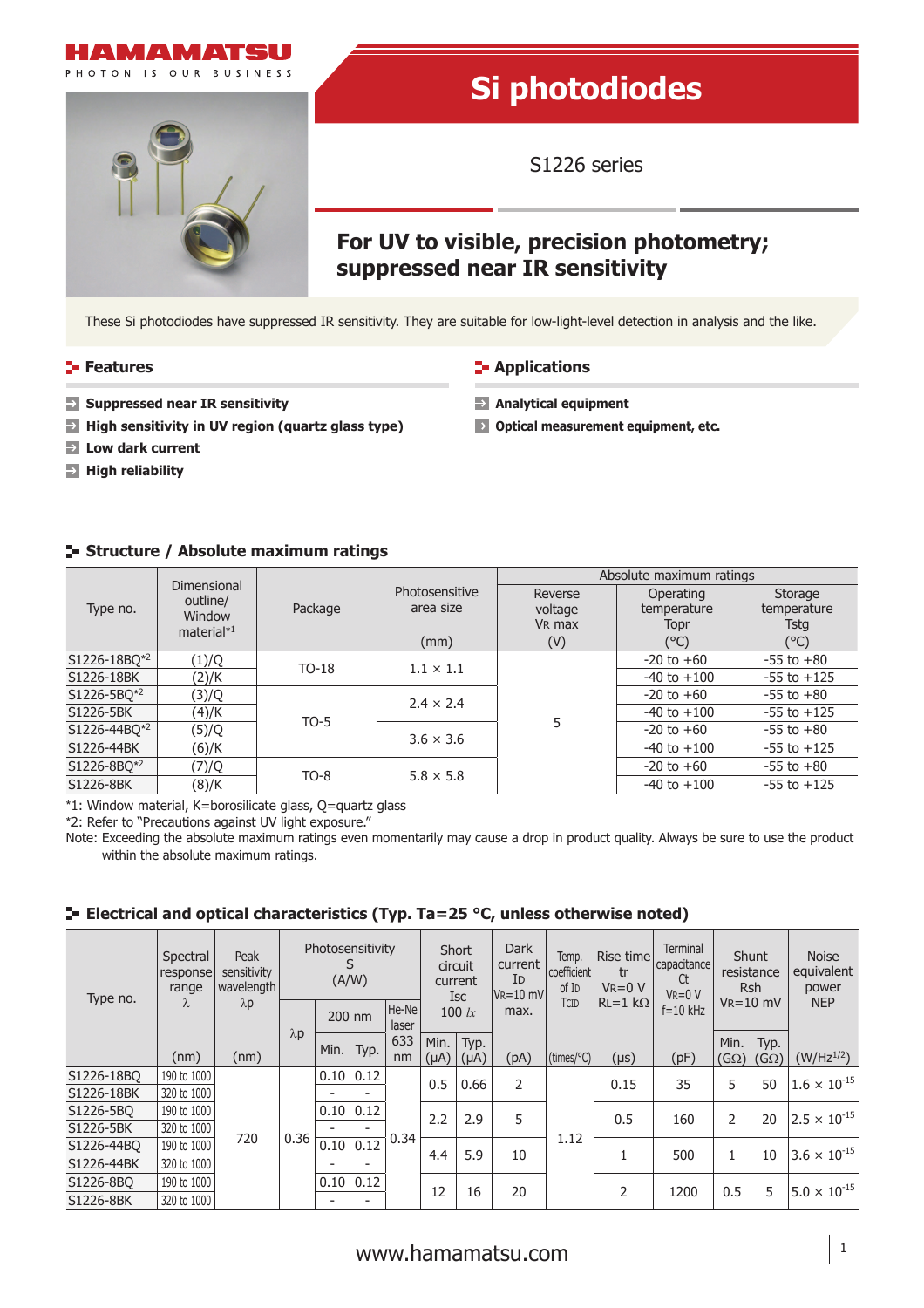



### **P** Dark current vs. reverse voltage



#### **Spectral response Photosensitivity temperature characteristic**

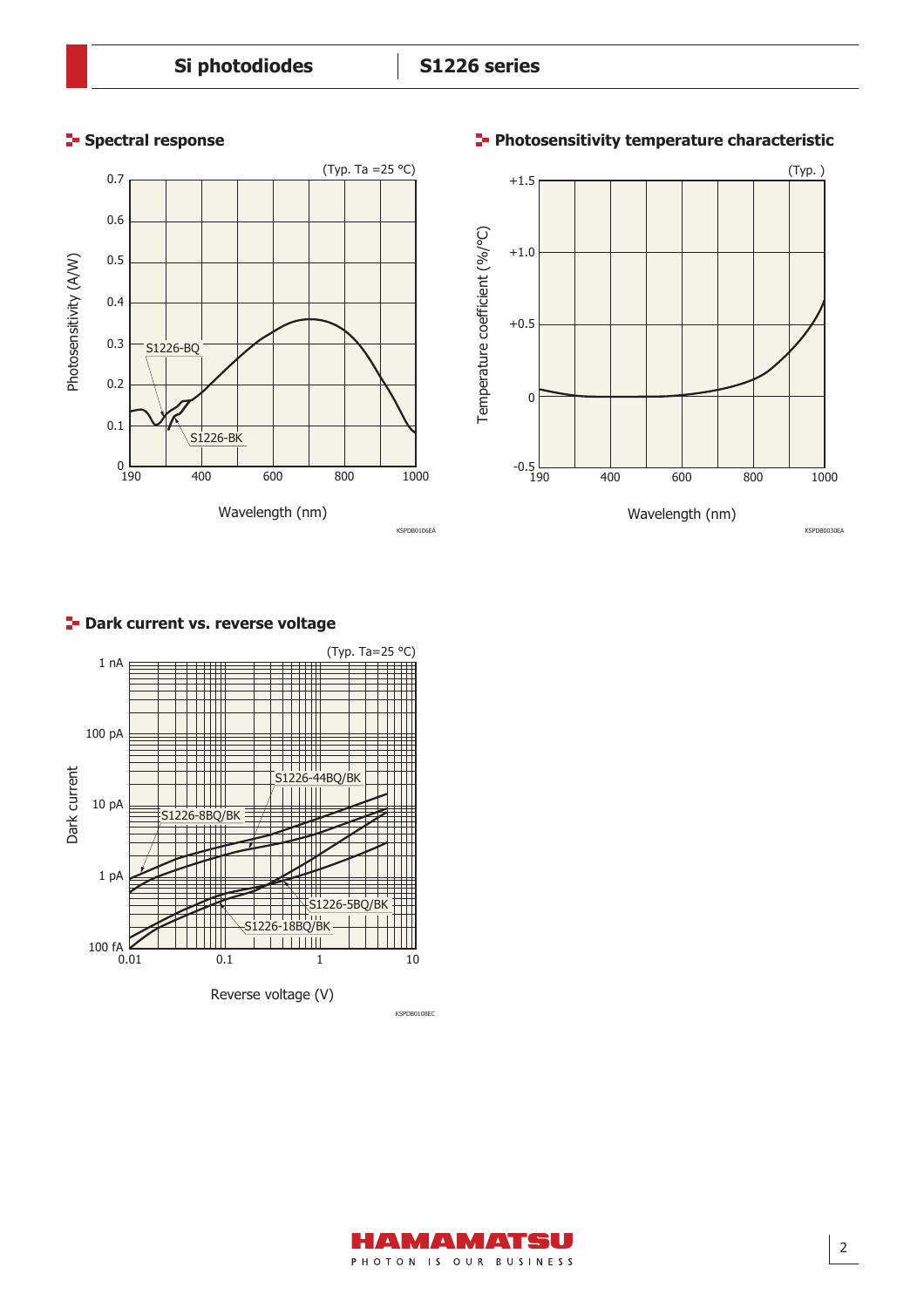



HAMAMATSU PHOTON IS OUR BUSINESS

3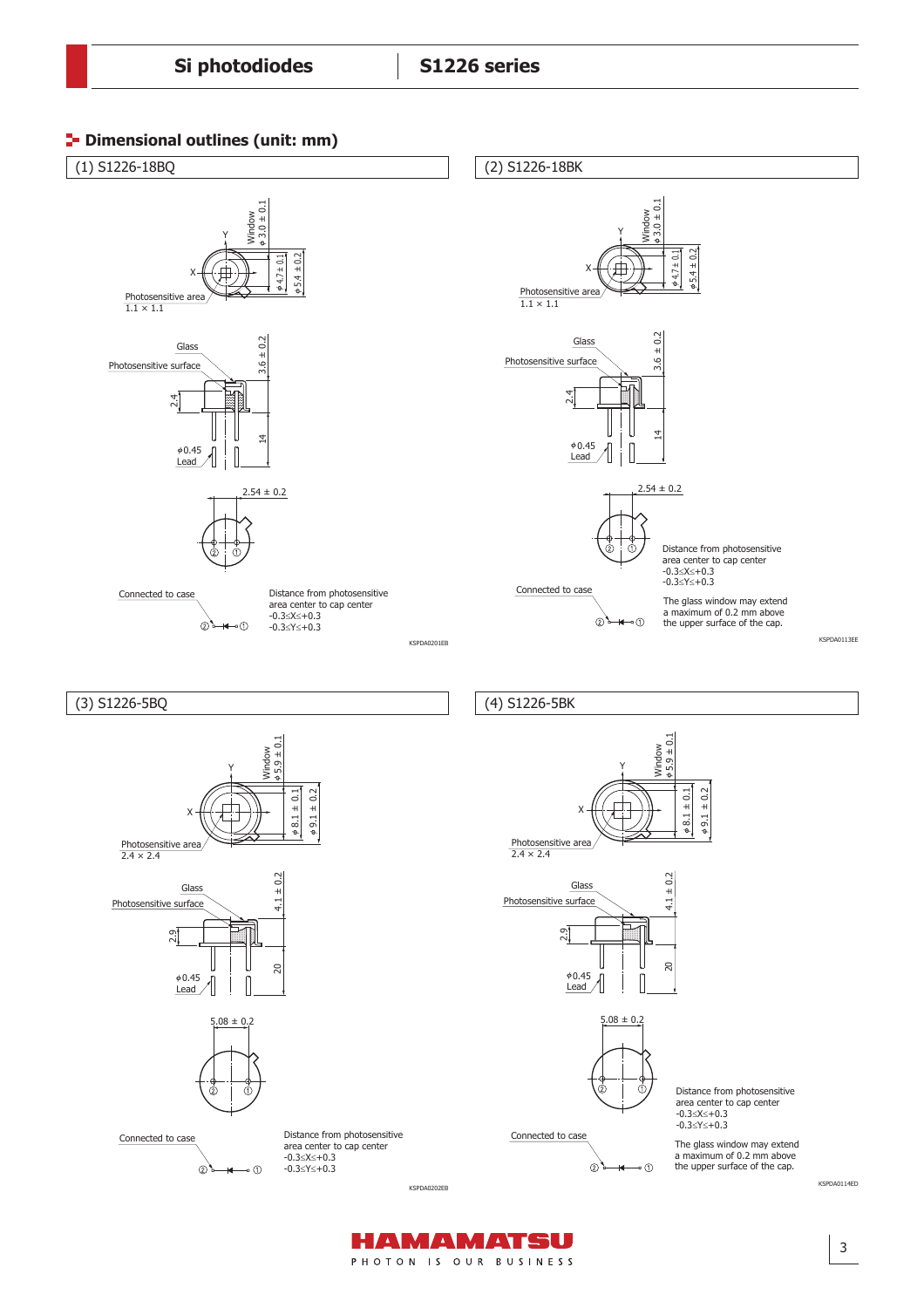

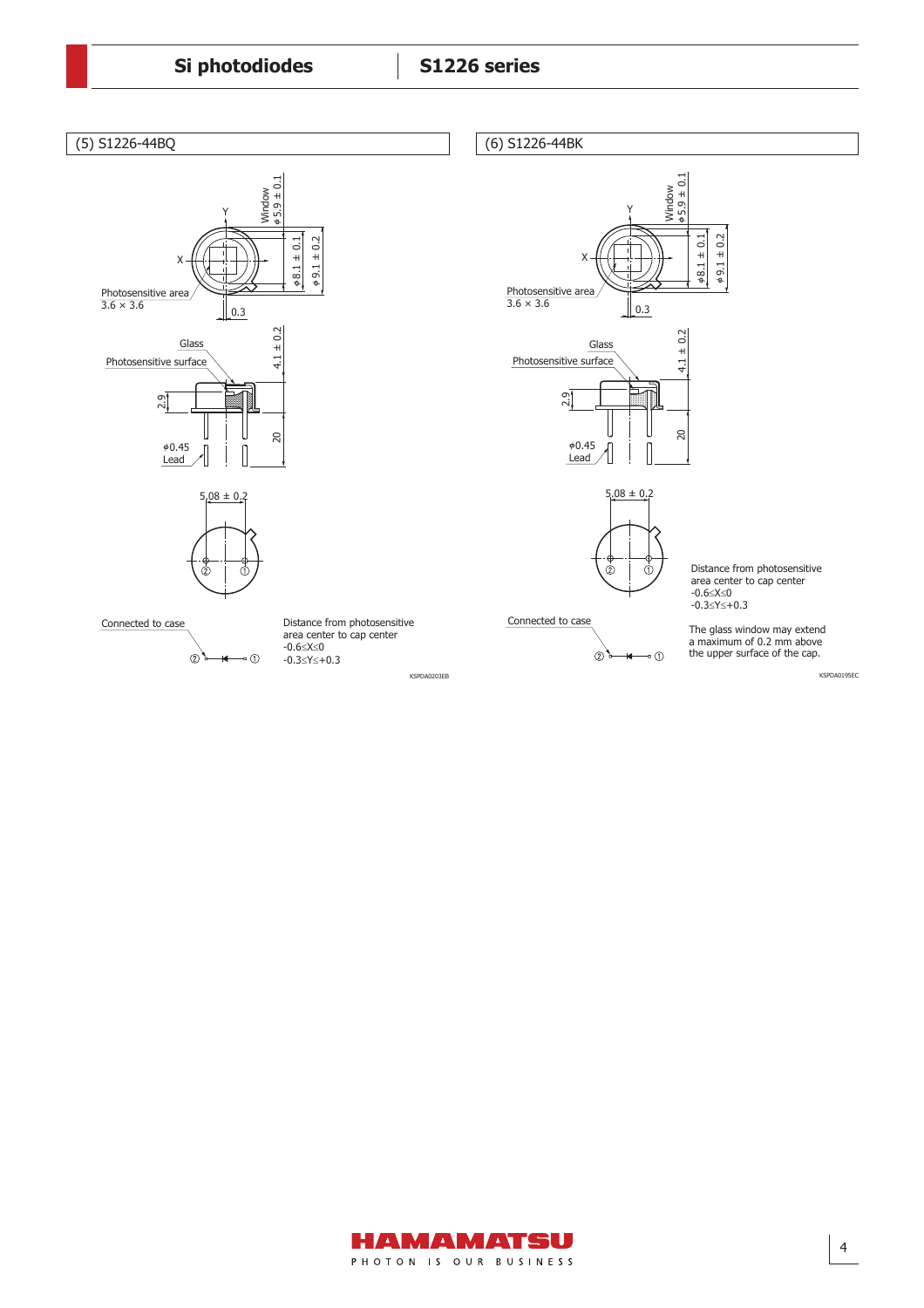

#### **Precautions against UV light exposure**

- ∙ When UV light irradiation is applied, the product characteristics may degrade. Such examples include degradation of the product's UV sensitivity and increase in dark current. This phenomenon varies depending on the irradiation level, irradiation intensity, usage time, and ambient environment and also varies depending on the product model. Before employing the product, we recommend that you check the tolerance under the ultraviolet light environment that the product will be used in.
- ∙ Exposure to UV light may cause the characteristics to degrade due to gas released from the resin bonding the product's component materials. As such, we recommend that you avoid applying UV light directly on the resin and apply it on only the inside of the photosensitive area by using an aperture or the like.

#### **Related information**

[www.hamamatsu.com/sp/ssd/doc\\_en.html](http://www.hamamatsu.com/sp/ssd/doc_en.html)

**Precautions** 

- ∙ Disclaimer
- ∙ Metal, ceramic, plastic package products
- Technical information
- ∙ Si photodiode/Application circuit examples